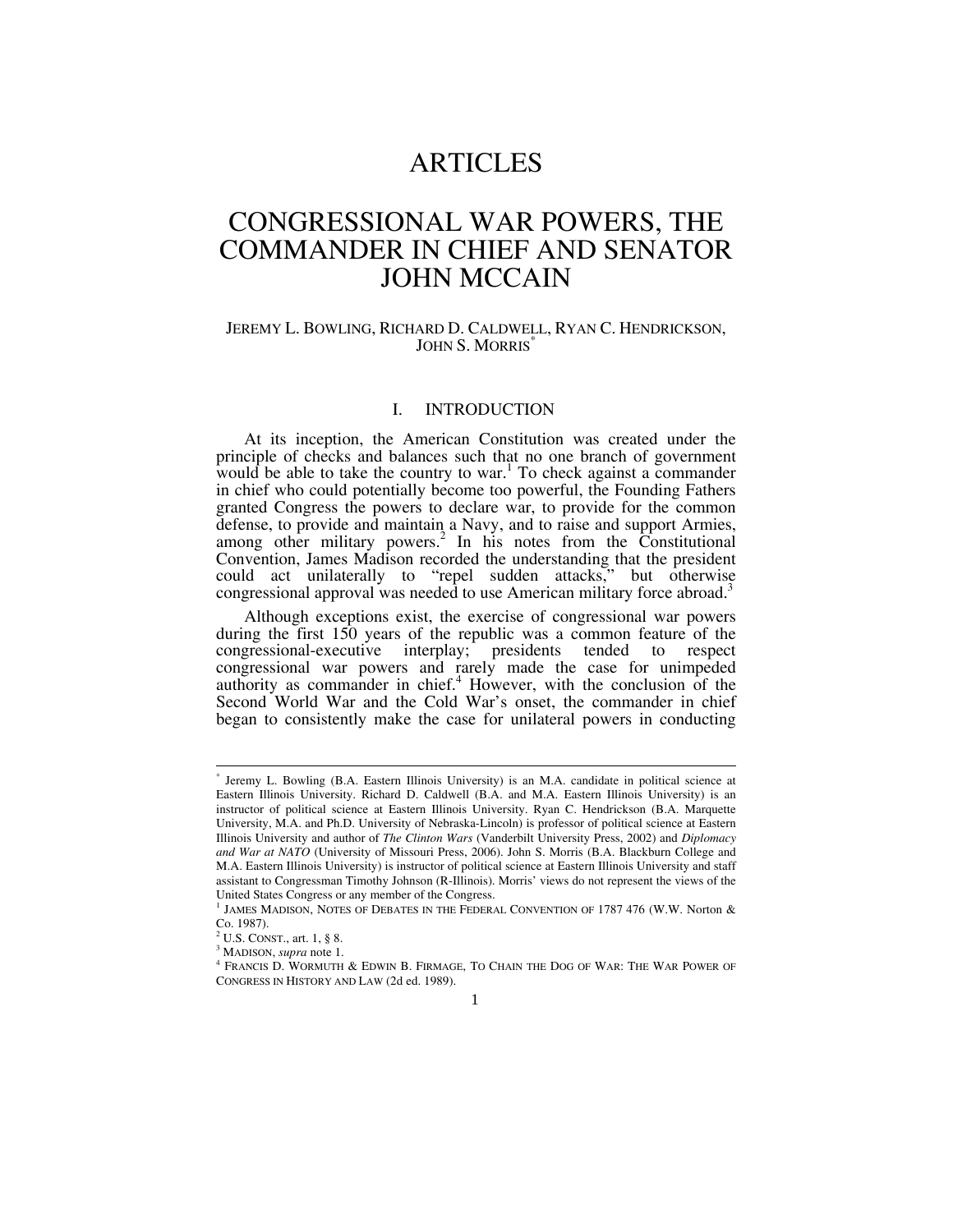military action abroad, and Congress often deferred to the president.<sup>5</sup> Even though Congress also went to considerable lengths to protect its congressional war powers authority upon joining the United Nations and the North Atlantic Treaty Organization, such understandings were often neglected or simply not exercised by Congress; without congressional approval presidents used multilateral endorsements to justify their military actions abroad without congressional approval.<sup>6</sup> In an effort to reassert its war powers, Congress passed the War Powers Resolution in 1973, but it too has been viewed by many as ineffective, and by others as an unconstitutional legislative tool to rein in the commander in chief.<sup>7</sup>

During the presidency of George W. Bush, former Deputy Assistant Attorney General John Yoo vigorously defended rather wide perceptions of power for the commander in chief.<sup>8</sup> In addition, many other analysts have provided legal and constitutional perspectives of Bush's detention of perceived enemies of the United  $\overline{\text{States}}$ , the administration's asserted claims of executive privilege vis-à-vis congressional requests on military matters,<sup>10</sup> and the administration's wire-tapping procedures.<sup>11</sup> More generally, considerable research continues to examine the constitutional war powers of the Congress and president when entering war in the modern age.

Very little constitutional assessment, however, has been devoted to individual members' view on congressional war powers, and rather has

 <sup>5</sup> <sup>5</sup> JOHN HART ELY, WAR AND RESPONSIBILITY (Princeton Univ. Press 1993); LOUIS FISHER, PRESIDENTIAL WAR POWER (Univ. Press of Kansas 2d ed. 2004); RYAN C. HENDRICKSON, THE CLINTON WARS (Vanderbilt Univ. Press 2002).

Matthew D. Berger, *Implementing a United Nations Security Council Resolution: The President's Power to Use Force Without the Authorization of Congress*, 15 HASTINGS INT'L & COMP. L. REV. 83 (1991); Louis Fisher, *Congressional Abdication: War and Spending Powers*, 43 ST. LOUIS U. L.J. 931 (1999); Michael J. Glennon, *United States Mutual Security Treaties: The Commitment Myth*, 24 COLUM. J. TRANSNAT'L L. 509, 530–32 (1986); Michael J. Glennon, *The Constitution and Chapter VII of the United Nations Charter*, 85 AM. J. INT'L L. 74 (1991).

Louis Fisher & David Gray Adler, *The War Powers Resolution: Time to Say Goodbye*, 113 POL. SCI. Q. 1 (1998); Michael J. Glennon, *Too Far Apart: The War Powers Resolution*, 50 U. MIAMI L. REV. 17 (1995); Michael J. Glennon, *The War Powers Resolution Ten Years Later: More Politics Than Law*, 78 AM. J. INT'L L. 571, 574–75 (1984); Edward Keynes, *The War Powers Resolution: A Bad Idea Whose Time Has Come and Gone*, 23 U. TOL. L. REV. 343 (1992); Mark L. Krotoski, *Essential Elements of Reform of the War Powers Resolution*, 29 SANTA CLARA L. REV. 607 (1989). 8

<sup>&</sup>lt;sup>8</sup> These views are more broadly articulated in JOHN YOO, THE POWERS OF WAR AND PEACE: THE

CONSTITUTION AND FOREIGN AFFAIRS AFTER 9/11 (The Univ. of Chicago Press 2005).<br><sup>9</sup> Jay Alan Bauer, *Detainees Under Review: Striking the Right Constitutional Balance Between the Executive's War Powers and Judicial Review*, 57 ALA. L. REV. 1081 (2006); Katherine Flanagan-Hyde, *The Public's Right of Access to the Military Tribunals and Trials of Enemy Combatants*, 48 ARIZ. L. REV. 585 (2006).<br><sup>10</sup> Geoffrey Corn & Eric Talbot Jensen, *The Political Balance of Power Over the Military: Rethinking* 

*The Relationship Between the Armed Forces, The President, and Congress*, 44 HOUS. L. REV. 553 (2007).

<sup>&</sup>lt;sup>11</sup> Evan Tsen Lee, *The Legality of the NSA Wiretapping Program*, 12 TEX. J. C.L. & C.R. 1 (2006). <sup>12</sup> J. Brian Atwood, *The War Powers Resolution in the Age of Terrorism*, 52 ST. LOUIS U. L.J. 57

<sup>(2007);</sup> David J. Barron & Martin S. Lederman, *The Commander in Chief at the Lowest Ebb—Framing the Problem, Doctrine, and Original Understanding*, 121 HARV. L. REV. 689 (2008); Saikrishna Prakash, *Unleashing the Dogs of War: What the Constitution Means by "Declare War*,*"* 93 CORNELL L. REV. 45 (2007).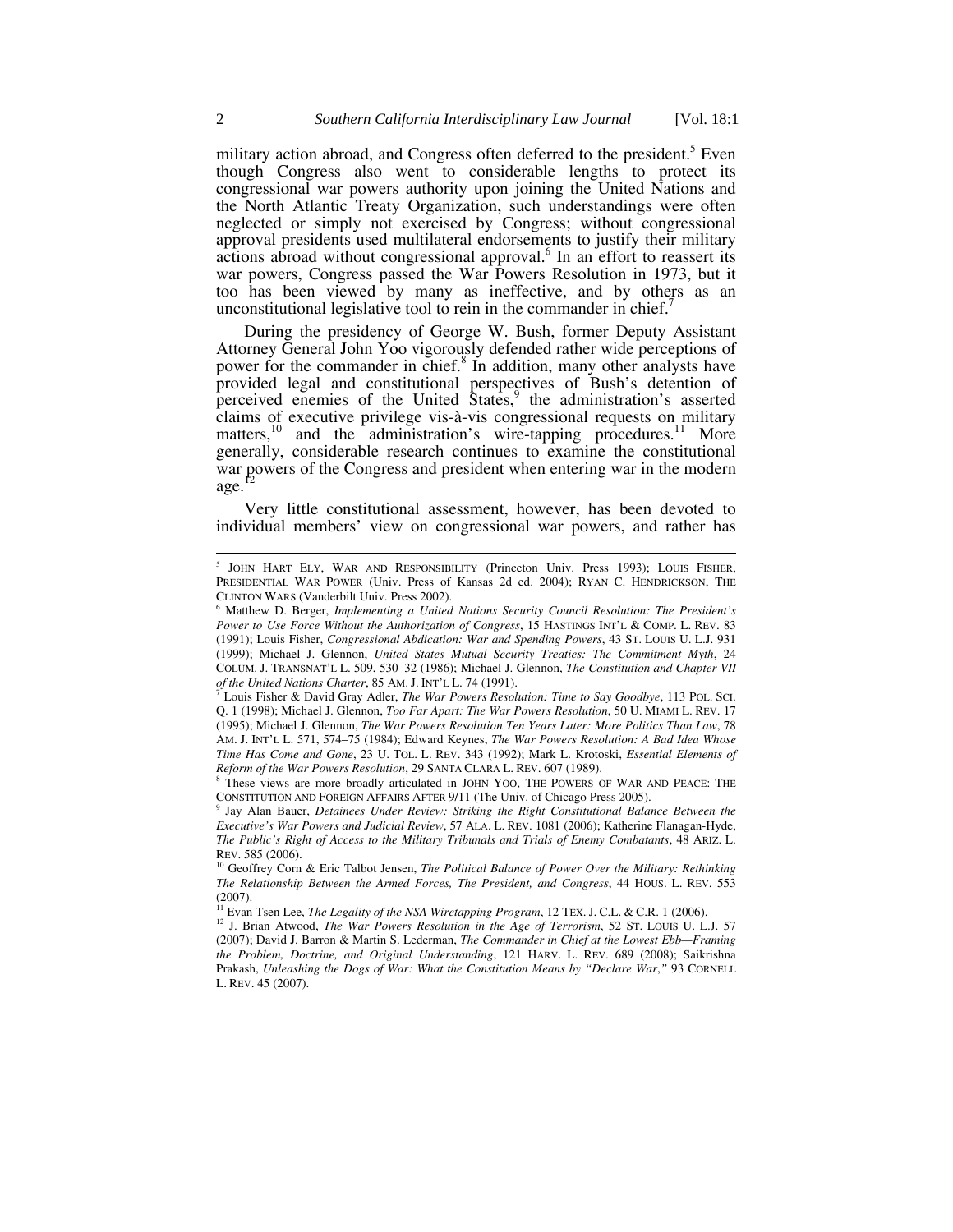focused on Congress's actions as an institution. Some research exists on Senator John Kerry's (D-Mass.) views on war powers and the War Powers Resolution, $^{13}$  but otherwise very little analysis exists on specific members of Congress and their views toward congressional war powers. With the ascendancy of Senator John McCain (R-Ariz.) in the 2008 American presidential election, a ripe opportunity now exists for such an analysis. McCain was first elected to the House of Representatives in 1982, where he served until 1986, upon which he was elected to the United States Senate where he has remained since. McCain's stature has grown considerably over time. Whether he is elected to the presidency or remains in the United States Senate after 2008, he is sure to play a role in shaping the decision to use American force abroad after the presidential election. As is demonstrated below, McCain has often been at the forefront of the debate in the U.S. Senate on constitutional war powers issues. Thus, his views on congress and the president's war powers have considerable constitutional, legal, and political relevance in the immediate years to come.

Our analysis provides the first assessment of McCain's views on American military action abroad and the constitutionality of such conduct during his years in the Congress. Our analysis finds that McCain has often been a vigorous advocate of a strong commander in chief, and that he has rarely advocated for the exercise of Congress's war powers in a way that would limit the commander in chief's ability to use force abroad. During his time in the Congress, McCain has worked against nearly all efforts—in a non-partisan manner—to limit the commander in chief's asserted authority. McCain's perception of war powers then corresponds with how most American presidents have perceived their war powers since the Second World War, which is a president that is empowered, essentially in a unilateral way, to use force at their own discretion without congressional input and consultation. This analysis begins with an assessment of McCain's war powers views during the Reagan administration and continues to the present.

#### II. REAGAN'S MILITARY ACTIONS

McCain first entered the Congress in his successful run for a seat in the House of Representatives in the 1982 midterm elections, representing the 1st congressional district in Arizona. During the presidency of Ronald Reagan, there were a number of military actions conducted that provide useful perspectives, early in McCain's congressional career, on his views on the constitutionality of military action abroad. Although McCain's views on war powers are articulated more extensively during the administrations of Bill Clinton and George W. Bush, some early trends in his thinking are evident in his first years in Congress. These military actions and maneuvers include the 1982 deployment of U.S. armed forces to Lebanon in a multinational peacekeeping operation, the 1983 American military strikes on Grenada, Reagan's strikes on Libyan leader Muammar

 <sup>13</sup> Ryan C. Hendrickson, *John Kerry as Commander-in-Chief: War Powers in a Kerry Administration*, 7 J. MIL. & STRATEGIC STUD. 1, 1–22 (2004).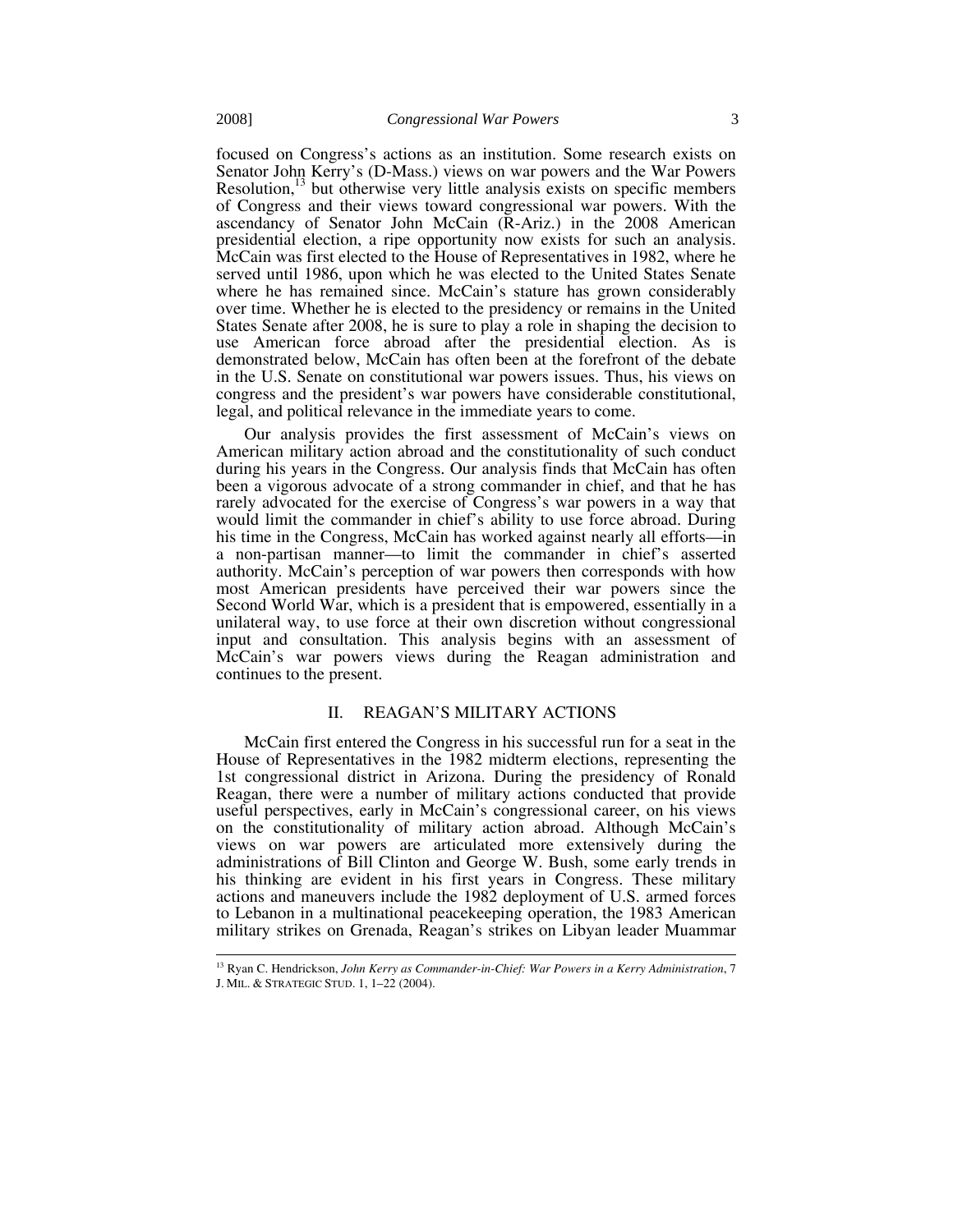Qaddafi in 1986, and the American military protection of Kuwaiti oil tankers in 1987.

In the Reagan presidency, the first major war powers question for John McCain arose with the deployment of approximately 800 American armed forces to Beirut, Lebanon in August 1982. At the time of the initial deployment McCain was not yet a member of Congress. However, within his first year in office he had an opportunity to share his views on the War Powers Resolution and war powers more generally. In October 1983, Congress forwarded House Joint Resolution 364, which provided statutory authorization under the War Powers Resolution for continued U.S. participation in the multinational peacekeeping forces in Lebanon, although Congress placed an eighteen month time limit on the operation.<sup>14</sup> While Reagan indicated that he supported congressional action to approve of the operation and worked to find a compromise with members of Congress who had grown increasingly concerned with the presence of American troops there,<sup>15</sup> once passed Reagan stated his general opposition to any congressional mandate that limited his own perceived power as commander in chief.

In response to the Democratic-led challenges, McCain voted for the resolution to limit the operation to eighteen months and to invoke the War Powers Resolution, albeit in this revised form that still granted the president considerable leeway.<sup>16</sup> Through this vote, McCain certainly demonstrated a degree of political independence and congressional assertiveness vis-à-vis the Commander in Chief of his own party, especially as a freshman member of the House of Representatives. At the same time, McCain's comments on his vote are noteworthy and an early indicator of his preference for a strong commander in chief:

[I]t is with great reluctance that I rise in opposition to this resolution. I am well known for my respect for the President of the United States and for supporting his policies. I do not believe the President should be restricted in fulfilling his constitutionally mandated responsibility of conducting our Nation's foreign policy. However, when called on to make a judgment, as I am by this legislation, I have a responsibility to my constituents to carefully evaluate the alternatives, using whatever resources are at my command. $17$ 

Thus, even though McCain voted for the resolution, he did so reluctantly and only when others in Congress raised the issue. McCain clearly had policy differences with the Reagan administration for its actions in Lebanon, but constitutionally expressed reservations in both taking a stand on the issue and in voting against the Commander in Chief.

<sup>&</sup>lt;sup>14</sup> 129 CONG. REC. 26118 (1983).<br><sup>15</sup> Donna Haynes Henry, Note, *The War Powers Resolution: A Tool for Balancing Power Through Negotiation*, 70 VA. L. REV. 1037, 1051 (1984). *See also* FISHER, PRESIDENTIAL WAR POWER, *supra* note 5, at 160–61.

<sup>16 129</sup> CONG. REC. 26118, *supra* note 14 (statement of Rep. McCain). 17 *Id.*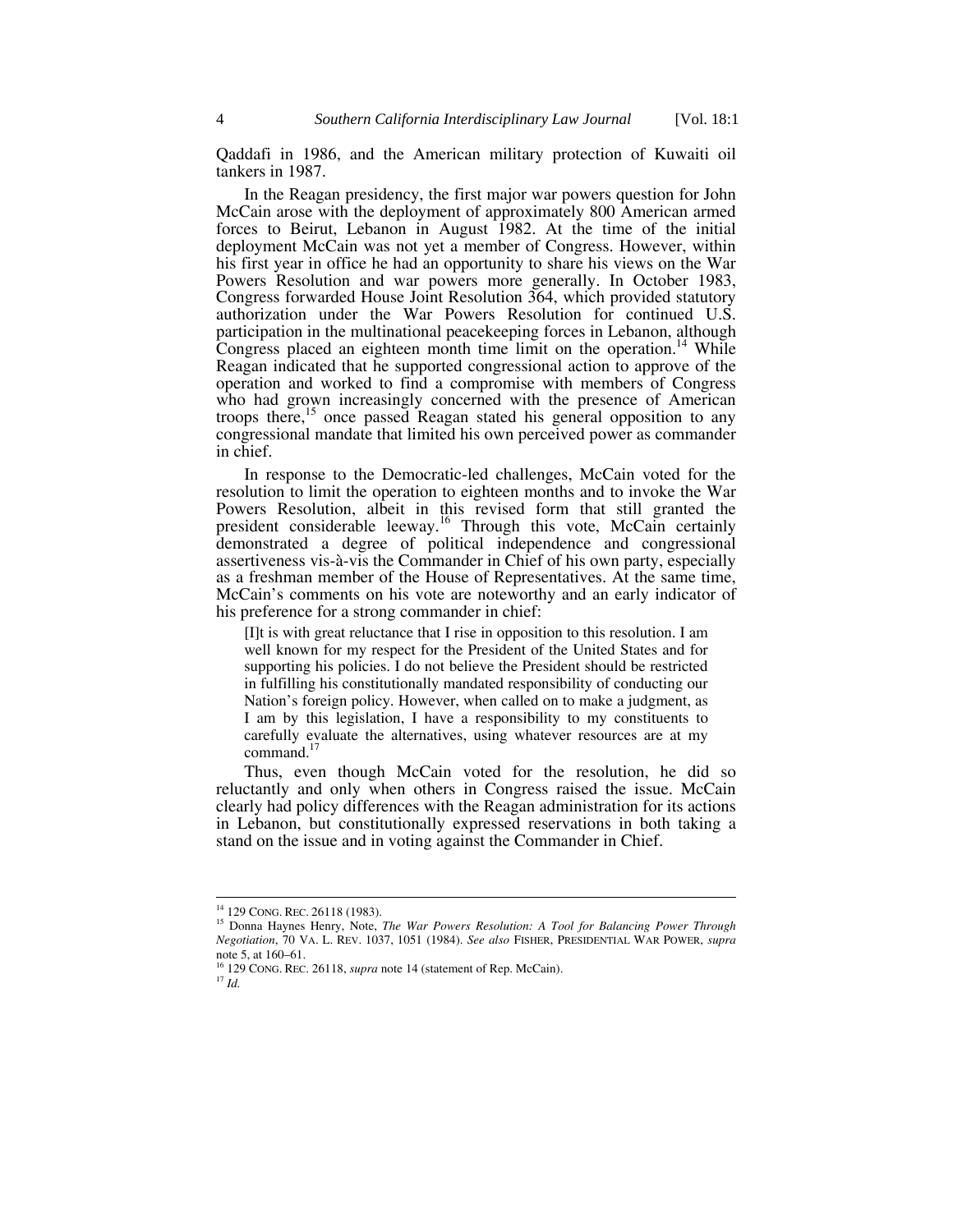Another perspective on McCain's views on war powers was evident in the American military invasion of Grenada in 1983. In the aftermath of the deployment, McCain supported House Joint Resolution 402, which declared that the War Powers Resolution became operative on October 25, 1983—the initial day of the invasion—and that the President had sixty days to complete the military operation.<sup>18</sup> The House's vote was not controversial, which was approved,  $403$  to  $23<sup>19</sup>$  In this respect, McCain's vote fell in line with nearly all members of Congress, who were also likely reacting to the suicide bombing in Lebanon on October 23, 1983, which resulted in the death of 241 American soldiers.<sup>20</sup> In this case, McCain's vote to invoke the War Powers Resolution was not a reflection of being a maverick, but did indicate his willingness to limit the power of the commander in chief.

It is important to note, however, that according to former Secretary of State George Shultz's own memoirs, Congress had no role in the actual decision to use force in Grenada. The Reagan administration made its decision to use force and then informed members of Congress of the military strikes to come. $2<sup>1</sup>$  On the House floor, McCain provided no comments on either the invasion or the decision making process that led to the invasion. Later in 1988 and 1998, McCain voiced his support for these strikes and implicitly for the decision making process that produced this military action.<sup>22</sup> As will become clear in military operations that came later in his congressional career, McCain's willingness to invoke the War Powers Resolution in both Lebanon and Grenada was out of the norm for him. Moreover, it is important to highlight that McCain, with great reluctance, voted against the President on Lebanon, and followed along with nearly all members of Congress on the vote on Grenada. In short, these first two examples in 1983 provide little evidence of McCain's support for any meaningful role for congressional war powers prior to military action, and his statements in 1988 and 1998 indicate his backing for a commander in chief who acted without congressional input before using force abroad.

President Reagan also conducted military strikes in Libya in 1986 in response to Libyan terrorist actions in Germany, which killed one American, one German, and injured sixty other Americans.<sup>23</sup> The strikes were widely backed in the United States, although Congress again had no role in the actual decision to use force. Members of Congress were notified three hours prior to the strikes that military action was forthcoming.<sup>24</sup> The absence of consultation with Congress generated some congressional

<sup>&</sup>lt;sup>18</sup> 129 CONG. REC. 29994 (1983).<br><sup>19</sup> FISHER, PRESIDENTIAL WAR POWER, *supra* note 5, at 163.<br><sup>20</sup> *Id.* at 162. 21 GEORGE P. SHULTZ, TURMOIL AND TRIUMPH: MY YEARS AS SECRETARY OF STATE, 334–35 (Charles Scribner's Sons 1993).

<sup>22</sup> William Welch, *McCain Says Dukakis is Weak on Defense,* ASSOCIATED PRESS, Aug. 15, 1988; 144 CONG. REC. <sup>1007</sup> (1998) (statement of Sen. McCain). 23 HENDRICKSON, THE CLINTON WARS, *supra* note 5, at 103–05. 24 *Id.*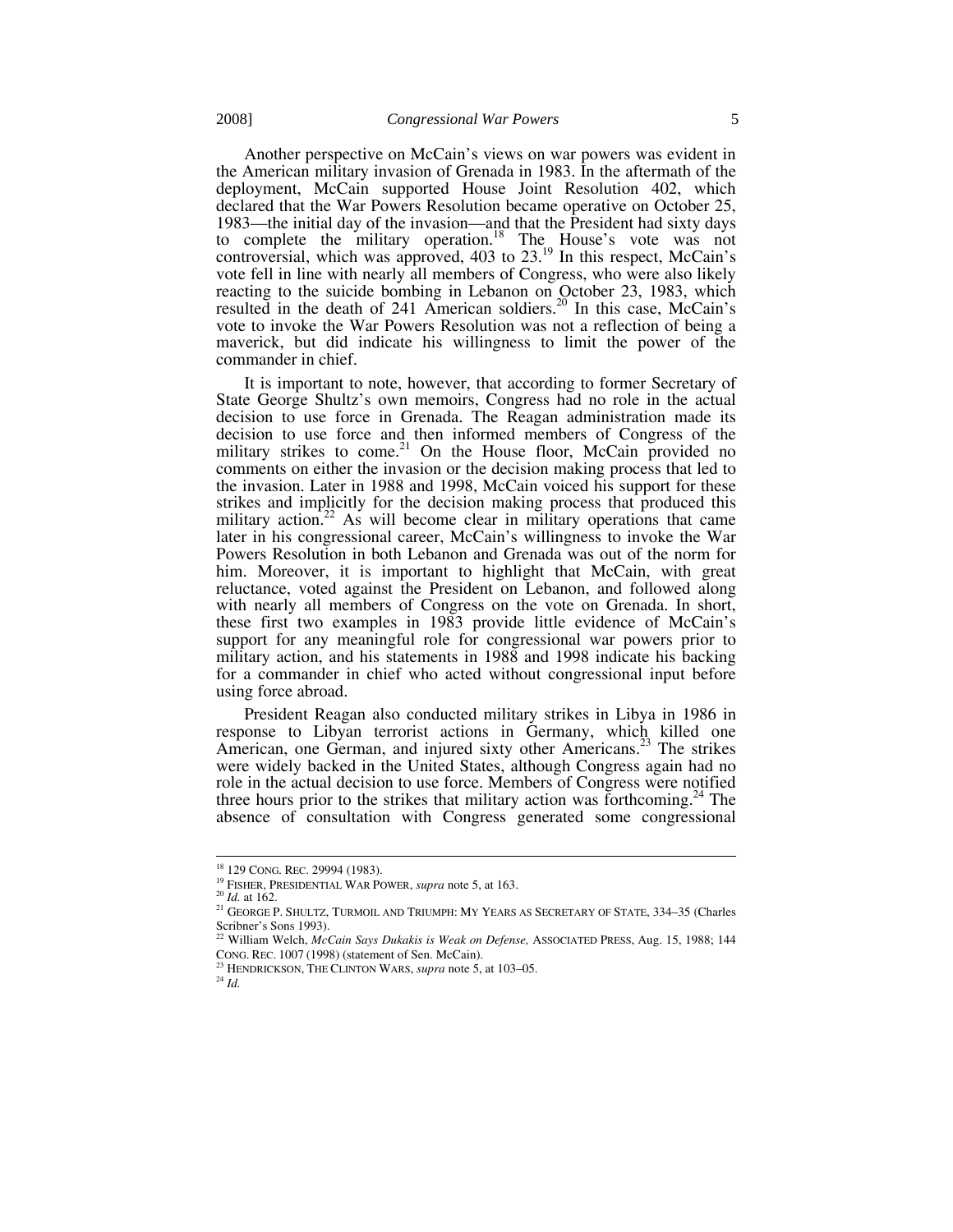backlash and calls for greater adherence to the War Powers Resolution, but these efforts quickly died in both the House and Senate.<sup>25</sup>

In the aftermath of the strikes, McCain recorded no statement on the House floor regarding the strikes or the decision making process that resulted in the military action. Two years later, however, on the opening night of the 1988 Republican National Convention in New Orleans, McCain criticized the Democratic Party's nominee, Michael Dukakis for opposing the bombings of Libya.<sup>26</sup> In doing so, McCain demonstrated his support for Reagan's military actions, and again, implicitly for the decision making process that led to the strikes. McCain vocally sided with a commander in chief who independently determined how and when military action was used abroad.

One additional set of military maneuvers that merits analysis was the various naval escort operations that took place in the Persian Gulf in 1987, when U.S. naval ships flagged and escorted Kuwaiti oil tankers in an effort to protect the tankers as they moved through the Gulf. McCain, who was now in the United States Senate, adamantly opposed any effort to trigger an invocation of the War Powers Resolution, as was being advocated by Senators John Warner (R-Va.) and Sam Nunn  $(D-Ga.)^{27}$  In these debates, McCain noted that some of his colleagues had referred to the War Powers Act as the "retreat powers act."<sup>28</sup> With respect to Congress taking a policy stand before military action took place, McCain remarked: "peace in the world cannot be legislated by congressional restrictions on the President's defense powers." $29^\circ$  Such comments go beyond his previous views on the powers of the commander in chief, as they suggest support of a president having considerable discretion in deciding how military force is used abroad. McCain later expounded on these views at much greater length prior to the 1994 deployment of American troops to Haiti and in the leadup to the war in Iraq in 2002, but his criticism of the exercise of congressional war powers prior to military action is clearly evident in this case. In sum, McCain's views on congressional war powers during the Reagan administration indicate that he had considerable reservations in challenging the commander in chief, and raised no constitutional qualms with Reagan's decision making process on the use of force, which by all accounts involved minimal to no consultation with Congress. His criticism of the constitutionality of the War Powers Resolution also is clearly evident in 1987.

<sup>&</sup>lt;sup>25</sup> *Id. But see* 132 CONG. REC. 7894–97 (1986) (statement of Sen. Dole, arguing that the president should be given *more* latitude in using force against terrorists).

<sup>&</sup>lt;sup>26</sup> Welch, *supra* note 22.<br><sup>27</sup> 133 CONG. REC. 27183 (1987) (statement of Sen. McCain). <sup>28</sup> *Id.* 

<sup>29</sup> *Id.* at 27184.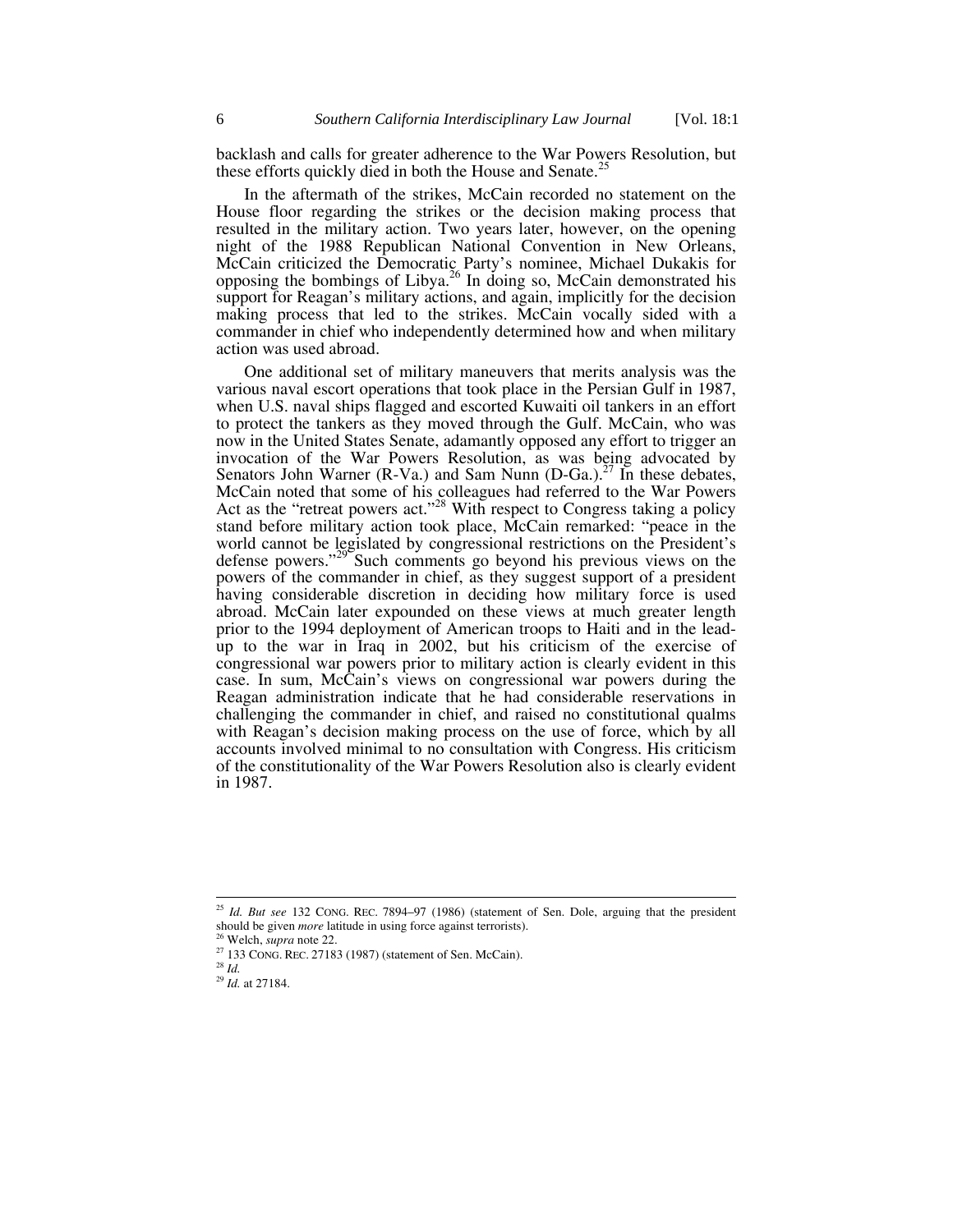#### III. USES OF FORCE DURING THE GEORGE H.W. BUSH ADMINISTRATION

Much like the uses of force during the Reagan years, McCain continued to be a strong backer of presidential military action during the administration of George H.W. Bush. McCain did not speak extensively on the constitutionality of Bush's military actions, but his broader policy support for the President provides additional evidence of his views for an empowered commander in chief.

Bush's first major military action took place on December 20, 1989, when some fourteen thousand troops were deployed to Panama, primarily in an effort to capture and remove Panamanian leader, General Manuel Noriega. When the operation occurred, the congressional leadership was provided five hours of advance notification; members of Congress were not consulted according to the provisions of the War Powers Resolution, and in this regard the decision making process utilized was much like Reagan's prior to Grenada and the 1986 strikes on Qaddafi.<sup>30</sup>

Congress was out of session when the invasion took place, which may partially explain the absence of any substantive discussion on the House or Senate floor regarding Bush's decision making process or the mission itself. Like most others, McCain did not immediately register a statement in the Congressional Record in response to the military action. However, in speaking a few months later about the general success of Bush's foreign policy choices and the need to continue with American foreign policy interests in advancing democracy in Latin American, McCain advocated for increased economic assistance to Panama.<sup>31</sup> He also backed the need for successful democratic elections in the months that followed the invasion.<sup>32</sup> More specifically, in later years McCain explicitly noted: "[w]e were correct to liberate Grenada and Panama, despite the loss of life that accompanied those conflicts."<sup>33</sup> Thus, McCain again raised no objections to the absence of a congressional role in the decision to use force, and in a number of instances expressed his broader support for the President's policies on Panama.

Much like the strikes on Panama, McCain actively supported an empowered commander in chief to conduct military operations in Iraq during the Persian Gulf War of 1991. In response to Saddam Hussein's decision to invade Kuwait on August 2, 1990, McCain was quick to demonstrate disdain for Hussein's actions. McCain also stated that the only way we can "protect our friends, ourselves, and our values against men like Saddam Hussein" is with "forceful action and military preparedness."<sup>34</sup> Once the war began, which McCain voted to support, he noted that the

 <sup>30</sup> Eileen Burgin, *Congress, the War Powers Resolution, and the Invasion of Panama,* 25 POLITY 217 (1992).<br><sup>31</sup> 136 CONG. REC. 7020 (1990) (statement of Sen. McCain).

<sup>&</sup>lt;sup>32</sup> 135 CONG. REC. 8358 (1989).<br><sup>33</sup> 144 CONG. REC. 1007, *supra* note 22.<br><sup>34</sup> 136 CONG. REC. 21728 (1990) (statement of Sen. McCain).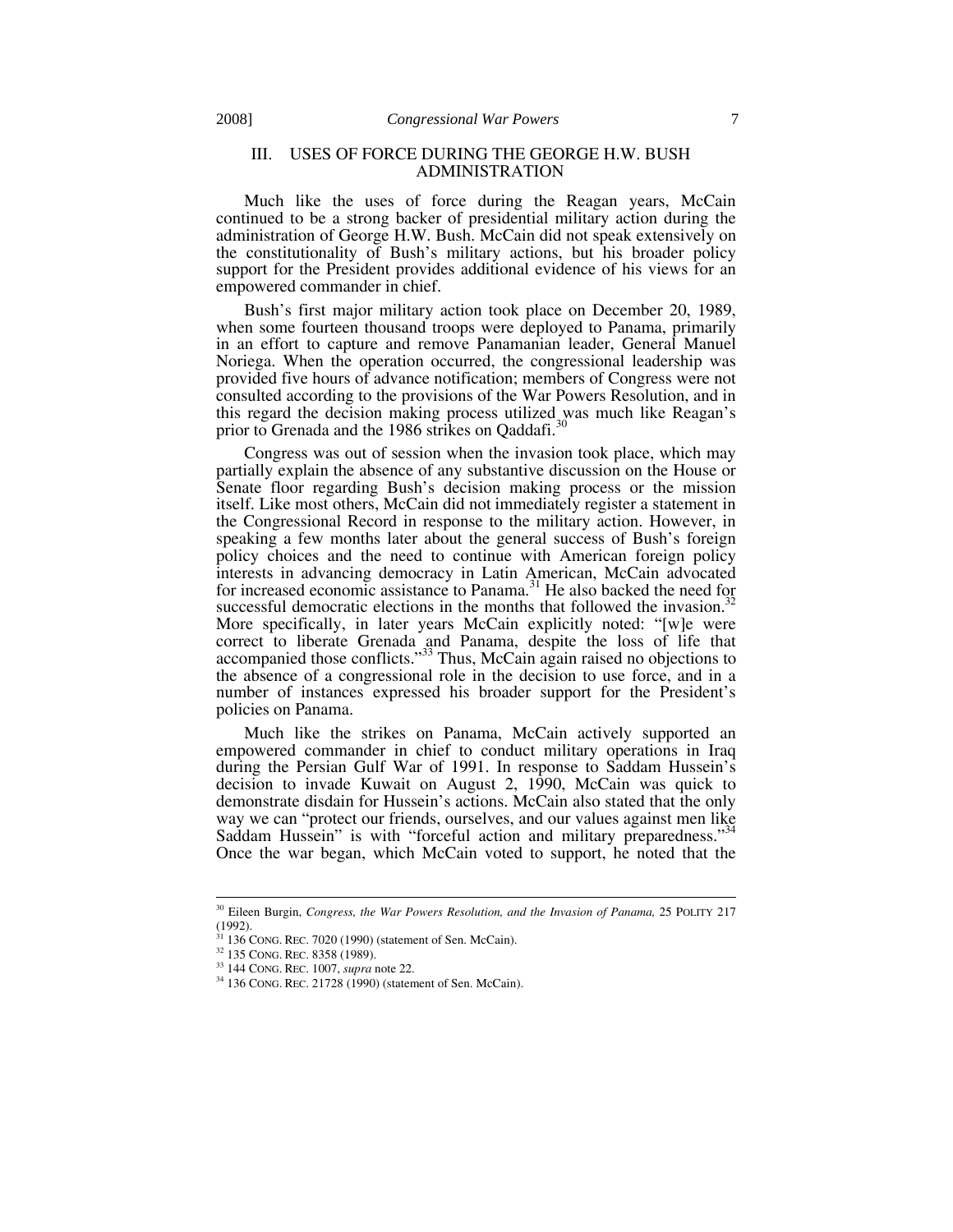United States was the only country that could successfully "check Saddam's empire building" ambitions.

In 1999, when reflecting upon the debates in Congress that led up to the authorization to use force against Hussein in 1991, McCain indicated that Congress did a "model" job and had one of its "finest hours" in handling the situation that led up to the war.<sup>36</sup> At the same time, McCain played no role in objecting to the Bush administration's views that congressional authorization for the forthcoming war was not necessary or required before military action took place.<sup>37</sup> President Bush and senior administration officials clearly expressed these views both prior to and after Congress decided to authorize military action.<sup>38</sup> In sum, McCain supported both of these military strikes, and raised no qualms with Bush's constitutional assertions of an empowered commander in chief.

#### IV. USES OF FORCE DURING THE CLINTON ADMINISTRATION

During the Clinton administration, military action abroad was conducted in a number of different ways. Clinton engaged in major peacekeeping operations in previous war zones, conducted bombing campaigns in the Balkans, and oversaw aerial strikes on Hussein and Usama Bin Laden.<sup>39</sup> Among these different deployments and various military strikes, one of the most instructive discussions on McCain's views on war powers and the Constitution took place in 1994 prior to President Clinton's deployment of troops to Haiti in the same year.

As the Clinton administration moved closer toward military action against Haiti's ruling junta, Senator Arlene Specter (R-Pa.) offered an amendment that called for the prohibition of an American troop deployment to Haiti without specific congressional authorization.<sup>40</sup> Specter included certain exceptions that permitted the president to act militarily if American citizens in Haiti needed immediate military protection, or if U.S. national security interests demanded immediate military action that precluded the opportunity to gain congressional authorization. Mostly, however, this amendment was aimed at restricting the president's ability to act militarily in Haiti without congressional approval.

As chief opponent to this amendment, McCain provided an extended defense and articulation of his views on the Constitution and war powers. In response to the amendment, McCain first noted that he agreed with Specter, in that American troops should *not* be deployed to Haiti.<sup>41</sup> Rather, McCain's qualm with the amendment was on constitutional grounds: that Specter's proposal "exceed[ed] the authority of the Congress of the United

<sup>&</sup>lt;sup>35</sup> 137 CONG. REC. 1817 (1991) (statement of Sen. McCain).<br><sup>36</sup> Interview with Senator John Sidney McCain III, "Remarks on Kosovo and NATO," Center for Strategic and International Studies (Apr. 13, 1999).

<sup>37</sup> *See* FISHER, PRESIDENTIAL WAR POWER, *supra* note 5, at 169–74. 38 *Id.*

<sup>&</sup>lt;sup>39</sup> HENDRICKSON, THE CLINTON WARS, *supra* note 5.<br><sup>40</sup> 140 CONG. REC. 19805 (1994).<br><sup>41</sup> *Id.* at 19807 (statement of Sen. McCain).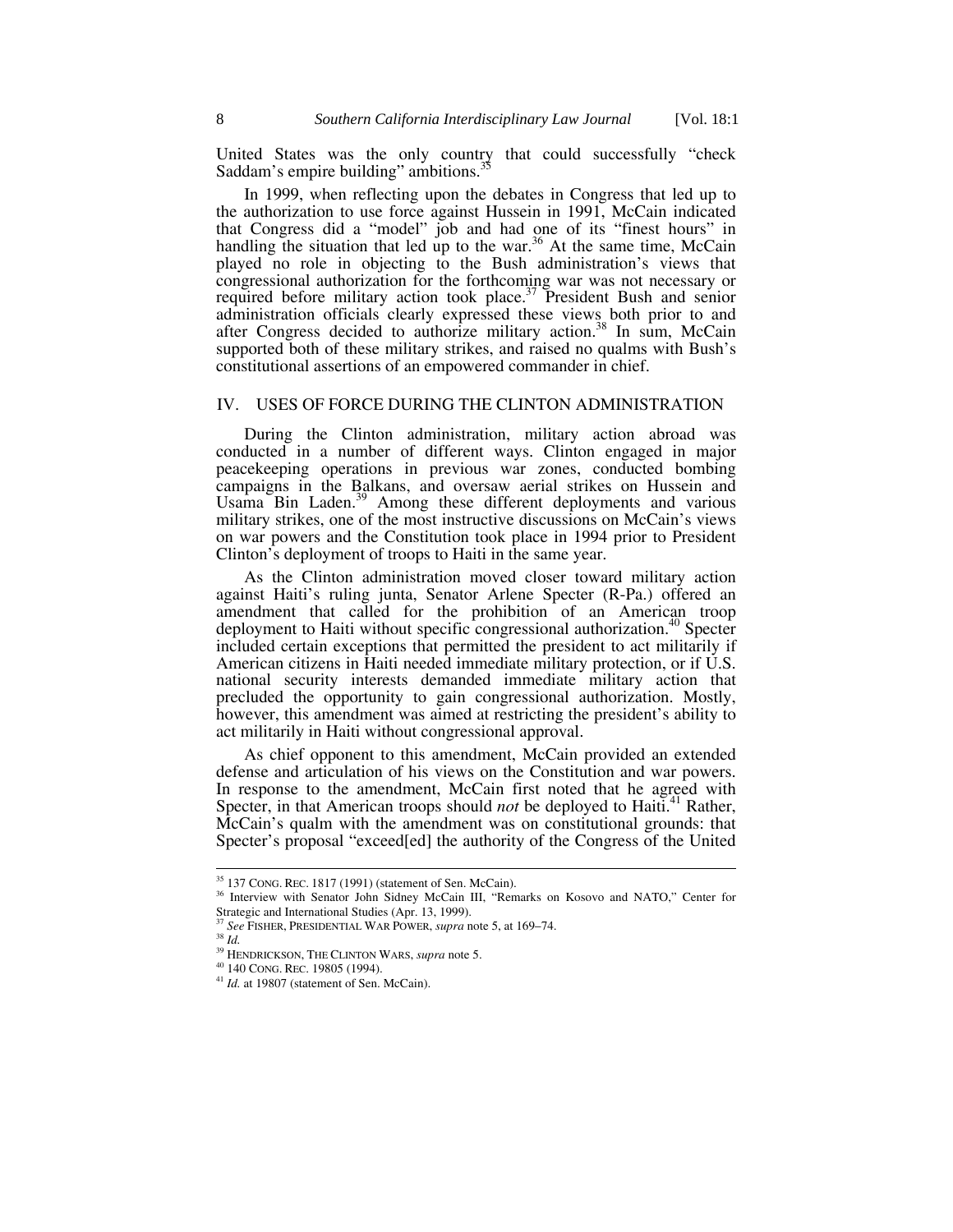States."<sup>42</sup> McCain maintained that "it is impossible for legislative bodies to anticipate world events. That is why our Founding Fathers put those responsibilities, enormous responsibilities—the lives of American service men and women—within the authority of the President of the United States of America."<sup>43</sup> As he has implied before but in this case explicitly argued, McCain advocated a vision of the commander in chief that has unilateral powers in determining when, where, and how American military force may be used abroad.

Within this discussion, McCain further elaborated, noting that during the Cold War,

[A]t no time during those years would I have contemplated prohibiting the President of the United States from military actions any place in the world….[T]he fact is that the President of the United States is given the responsibility, the most grave responsibility of sending into harms way our greatest national treasure, our young men and women.<sup>44</sup>

Although McCain cited a number of circumstances when commanders in chief did act unilaterally in defending these views, his perspective of war powers is one that permits Congress no role in the initial decision to use military force abroad. McCain added that Congress does not have "the right to declare peace."<sup>45</sup>

In response to these ideas, Senator Specter later noted that McCain's vision of presidential powers implied that Congress's constitutional right to declare war is irrelevant according to this perspective—that the right to declare war has no constitutional bearing on McCain's vision of how force may be used abroad.<sup>46</sup> McCain then noted that Congress does have "powers of the purse" to end an American military mission.<sup>47</sup> Yet, Specter was accurate in summarizing McCain's unilateral vision of presidential war powers, which is that Congress cannot restrict the president prior to military action. Such a view contrasts strongly with the Founding Fathers' vision and, at the least, permits no constitutional check or balance on the president before force is used abroad.

McCain took a similar position prior to the deployment of 20,000 U.S. armed forces to the NATO peacekeeping mission in Bosnia in 1995. This mission was being led by NATO, but did have approval from the United Nations Security Council. In leading the Senate's discussion with Senate Majority leader Robert Dole (R-Kan.), McCain noted:

I agree with those senators who have said that they would not have undertaken the commitment made by the President of the United States to deploy American ground forces to Bosnia to implement the tenuous peace that now exists there. But that is no longer the central question of our deliberations this evening. The President did so commit and our

<sup>42</sup> *Id.* at 19808 (statement of Sen. McCain). 43 *Id.* 

 $^{44}$  *Id.* at 19809 (statement of Sen. McCain).

<sup>46</sup> *Id.* at 19810 (statement of Sen. Specter).<br><sup>47</sup> *Id.* (statement of Sen. McCain).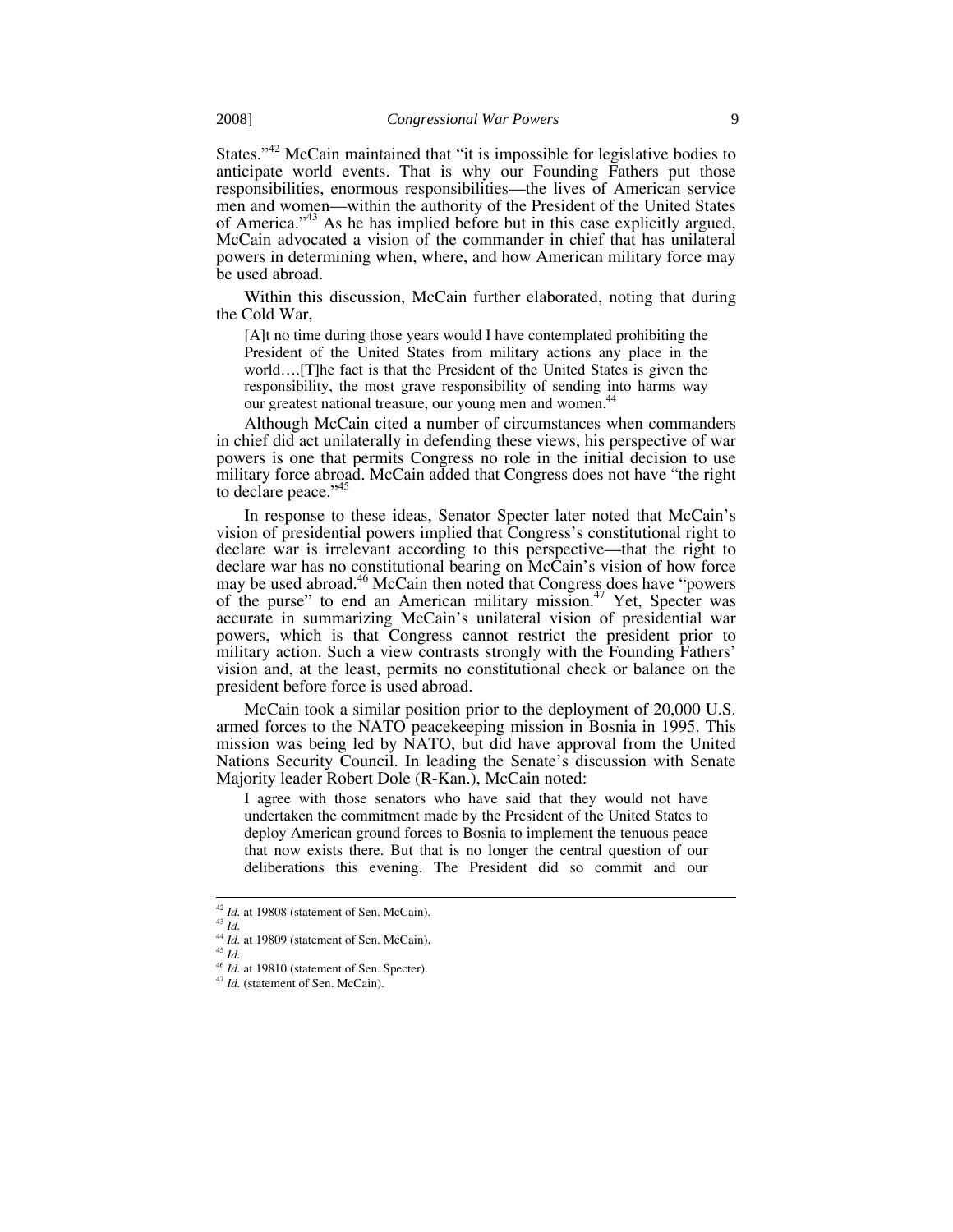obligation now goes beyond expressing our disagreement with that decision. . . . Many of us did disagree[.] . . . [Y]et we all recognize that the President has the authority to make that decision.<sup>48</sup>

Again, McCain maintained that the Congress had no real authority to prevent the commander in chief from taking this action despite his opposition to the actual policy; such a view certainly runs counter to the congressional agreements reached in 1945 and 1949 upon American entry in the United Nations and the North Atlantic Treaty Organization.<sup>4</sup>

Another display of McCain's preference for a strong and unlimited president occurred during NATO's bombing campaign on Slobodan Milosevic's military and police forces in Yugoslavia in 1999. As the air strikes continued on into the sixth week with little sign of political or strategic progress for NATO, McCain led an effort in the Senate to provide Strategic progress for February Committee and the instanton the use<br>Clinton the ability to use "all necessary force"—and by implication the use of American ground forces if the president desired—to defeat Milosevic.<sup>51</sup> In describing his efforts to encourage the President to use force more aggressively to help bring about a more expeditious victory, McCain noted: "I have said repeatedly that the President does not need this resolution to use all the force he deems necessary to achieve victory in Kosovo. I stand by that contention. And I have the good company of the Constitution behind me."<sup>51</sup>

At the time, President Clinton opposed the resolution, but McCain was critical of the Clinton administration's military approach, which explicitly banned the use of ground forces at the onset of the operation. McCain's proposal was defeated, but nonetheless provides another meaningful demonstration of the extent to which he felt that the commander in chief is permitted to use force abroad without prior congressional authorization.<sup>52</sup> From McCain's perspective, presidents are free to initiate wars at their own discretion.

During the Clinton presidency, military strikes were also carried out against Iraq. The major bombing assaults, which occurred in 1993, 1996, and 1998, involved some notification of the forthcoming strikes with members of Congress prior to the actual military action, but fell well short of any level of meaningful consultation with the members of Congress.<sup>33</sup> In 1998, when a number of Senators raised concerns over the timing of the Clinton administration's strikes against Iraq, which came on the eve of the House impeachment hearings, McCain aggressively backed Clinton's military strikes, even though only a few members of Congress were notified in advance of the forthcoming military action.<sup>5</sup>

<sup>&</sup>lt;sup>48</sup> 141 CONG. REC. 36902–03 (1995) (statement of Sen. McCain).<br><sup>49</sup> *See generally* sources cited *supra* note 6.<br><sup>50</sup> *See* 145 CONG. REC. 8169 (1999) (statement of Sen. McCain).<br><sup>51</sup> *Id.* <sup>52</sup> *Id.* at 8169–70.

<sup>&</sup>lt;sup>53</sup> HENDRICKSON, THE CLINTON WARS, *supra* note 5, at 142–57.<br><sup>54</sup> See generally R.W. Apple, Jr., *On Two Fronts: The Overview; House to Debate Impeachment Today as U.S. Continues Air Assault on Iraq*, N.Y. TIMES, Dec. 18, 1998, at A1.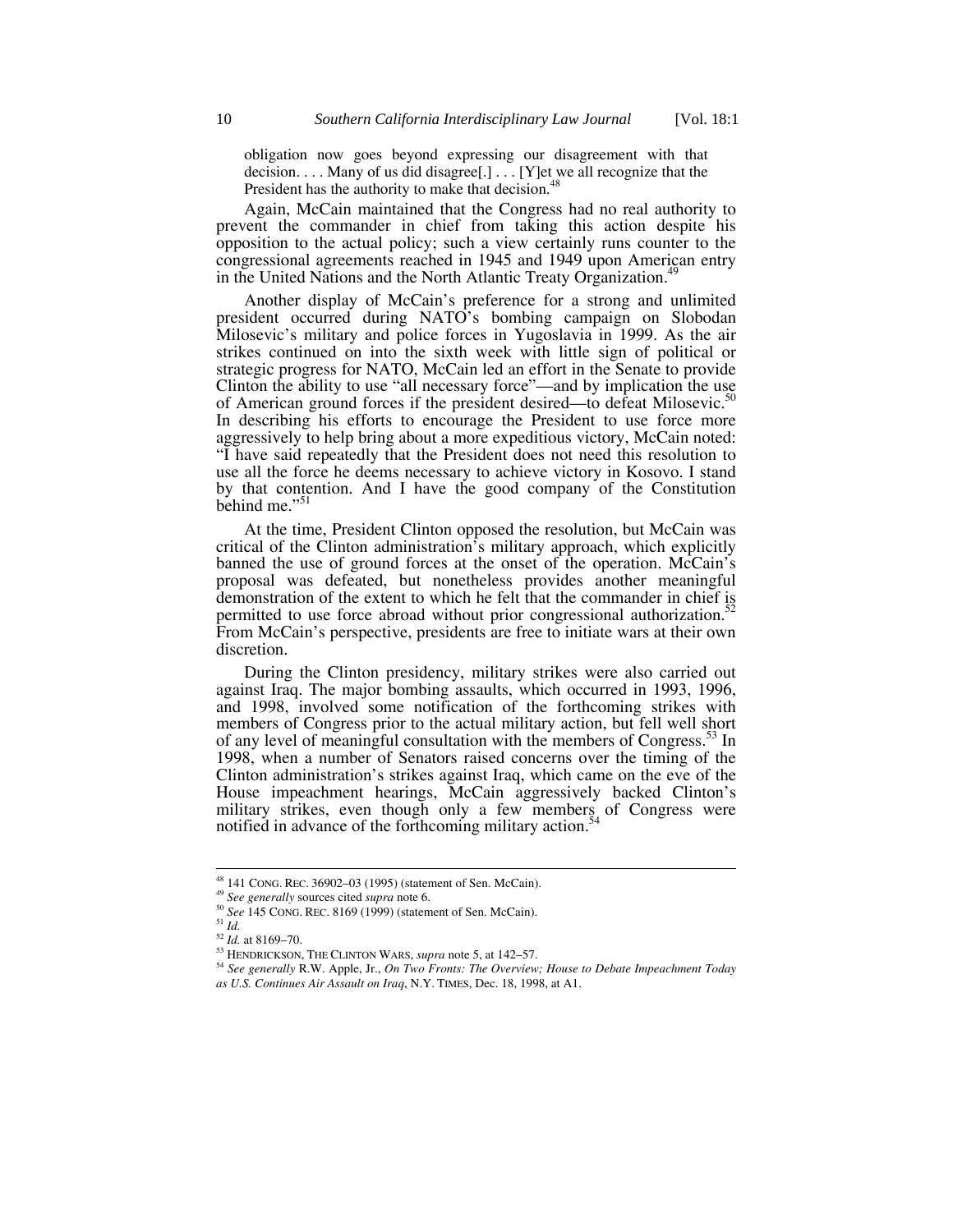In 1996, McCain uncharacteristically raised some concerns with the decision making process prior to the strikes on Iraq. In this case, McCain voiced some concern over the Clinton administration's absence of consultation with Congress, and suggested the need for a more effective War Powers Resolution.<sup>55</sup> At this time, McCain was serving as an informal foreign policy advisor to Robert Dole's presidential campaign, and was rapidly becoming a lead GOP critic of the Clinton administration's foreign policy. McCain had been especially harsh in his criticism of the Clinton's policy toward Iraq, maintaining that American foreign policy had gone weak toward Hussein under Clinton and that the president should have acted sooner militarily, which perhaps gives some insight on McCain's willingness to advocate for congressional input prior to military action.<sup>5</sup>

In 1999, in an interview at the Center for Strategic and International Studies, McCain also noted that the War Powers Resolution has been "routinely violated" across all administrations and that a need exists to "review and revise the War Powers Act so that it makes sense and we can abide by our own laws."<sup>57</sup> These two examples of concerns raised over violations of the War Powers Resolution are different from his earlier statements on the War Powers Resolution in the Reagan and Bush administrations when he raised no objections to violations of the War Powers Resolution. Moreover, McCain's call for a more effective War Powers Resolution contrasts quite sharply with his criticisms of the War Powers Resolution in 1987, and his views for an essentially independent commander in chief, which he championed in 1994 as his fellow Republican colleagues attempted to limit President Clinton prior to military action in Haiti.

In the other major military action during the Clinton presidency, the 1998 military strikes on alleged Al Qaeda posts in Afghanistan and Sudan, McCain again expressed his support for military action and raised no qualms with the decision making process prior to the strikes.<sup>58</sup> Prior to these strikes, Clinton administration officials did make some effort to consult key congressional leaders before the strikes took place and thus a case can be made that some aspects of the War Powers Resolution were more closely met than other previous military strikes abroad.<sup>59</sup> Nonetheless, McCain's support for this military action abroad falls in line with his long history of backing the commander in chief when the president determines that military action is necessary and appropriate. Thus, apart from McCain's aberrations in 1996 and 1999, he otherwise was a leading

 <sup>55</sup> Adrianne Flynn, *GOP Senators Displeased at Being in the Dark on Iraq*, ARIZ. REPUBLIC, Sept. 6, 1996, at A13.

<sup>56</sup> *See* Adam Nagourney, *Raid on Iraq: The GOP; Muting His Criticism of Clinton, Dole Backs Troops in Iraq Raid*, N.Y. TIMES, Sept. 4, 1996, at A1. *See also* R.W. Apple, Jr., *Raid on Iraq: The* 

<sup>&</sup>lt;sup>57</sup> Interview with Senator John Sidney McCain III, *supra* note 36.<br><sup>58</sup> See Steven Lee Meyers, *After the Attacks: The Overview; President Swears to Use 'All Tools'*<br>*Against Terrorism*, N.Y. TIMES, Aug. 23, 1998, at A1

*Again C. Hendrickson & Frédérick Gagnon, The United States Versus Terrorism: Clinton, Bush, and Osama Bin Laden*, *in* CONTEMPORARY CASES IN U.S. FOREIGN POLICY: FROM TERRORISM TO TRADE (Ralph G. Carter ed., 2007).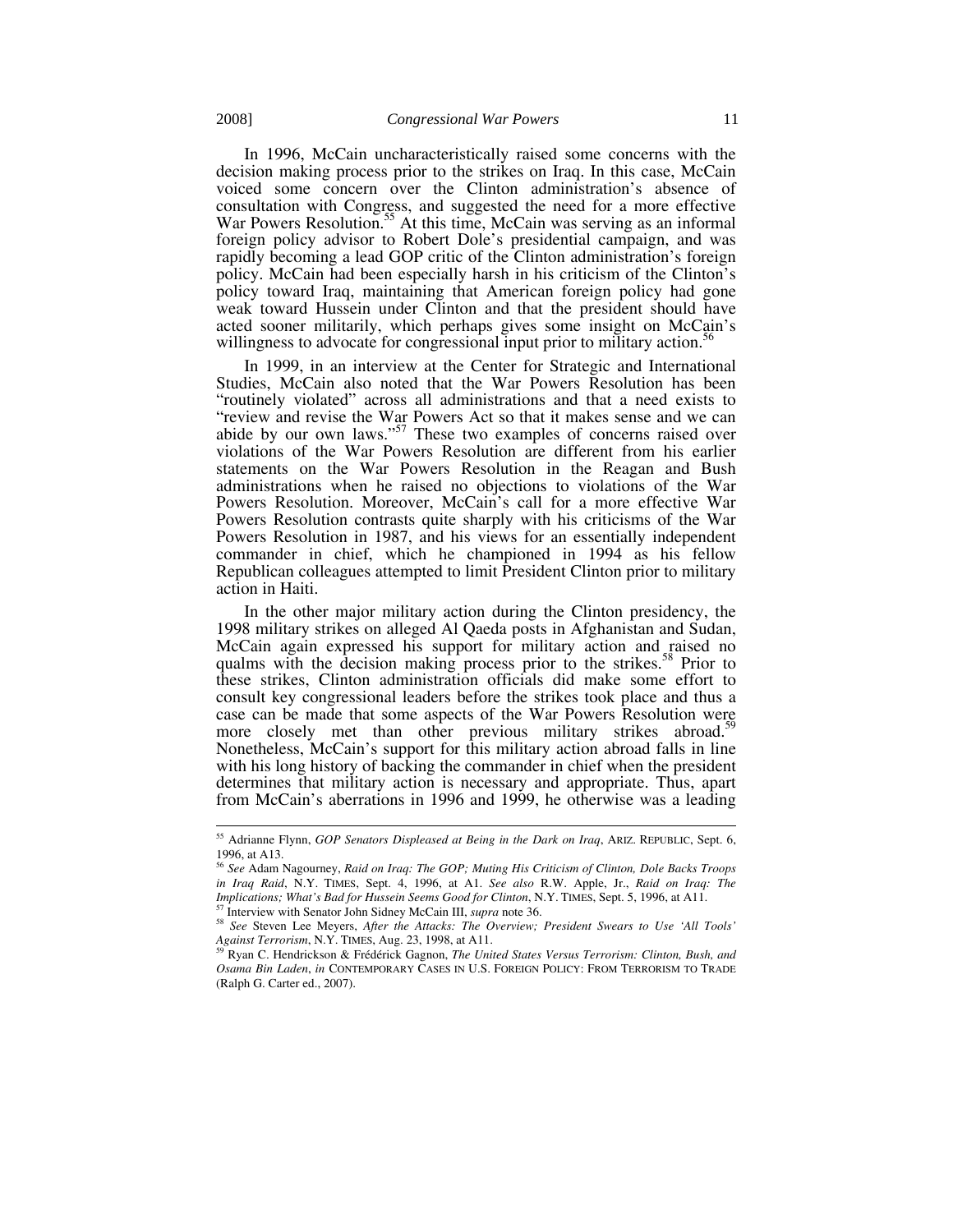voice in the Senate during the Clinton years for a strong commander in chief, and at times battled with his own political party on constitutional grounds to protect against congressional war powers assertions, which he deemed unconstitutional.

#### V. USES OF FORCE DURING THE PRESIDENCY OF GEORGE W. BUSH

The two major military operations during the presidency of George W. Bush that provide additional insight on McCain's views on war powers, and still remain in progress are in Afghanistan and Iraq. In both of the authorizations to use force in these operations, the Commander in Chief was granted wide discretionary powers in determining how and when to use military force. Much like his pattern established in previous American military actions, McCain was instrumental in defending these resolutions and fought against any limitations on the President's asserted war-making authority.

Three days after Al Qaeda's attacks on September 11, 2001, the Senate briefly discussed Senate Joint Resolution 23 (S.J. Res. 23). This resolution gave the president the authority to:

[U]se all necessary and appropriate force against those nations, organizations, or persons he determines planned, authorized, committed, or aided the terrorist attacks that occurred on September 11, 2001, or harbored such organizations or persons, in order to prevent any future acts of international terrorism against the United States by such nations, organizations or persons.<sup>60</sup>

Although Congress was able to slightly rein in Bush administration officials in the initial White House/congressional negotiations, as Bush officials called for unlimited spending authority and provided no reference to the War Powers Resolution in their first drafts of S.J. Res.  $23$ ,  $61$  most analysts still concur that the resolution provided rather sweeping powers to the president in determining how the new global war on terrorism would be conducted.<sup>62</sup> Much like McCain's previous views on war powers, the Senator again argued for a commander in chief with essentially unlimited powers in conducting the war. He noted:

To see this mission through, Congress should encourage the President to use all necessary means to overcome and destroy this enemy, in what will be a long and trying campaign for freedom. Under the Constitution, the President already possesses this authority, but it is enhanced, and our cause strengthened, by the support of the Congress. . . . Let us give our

 <sup>60 147</sup> CONG. REC. 17045 (2001). 61 *See* David Abramowitz, *The President, the Congress, and Use of Force: Legal and Political Considerations in Authorizing Use of Force Against International Terrorism,* 43 HARV. INT'L L.J. 71 (2002).

<sup>62</sup> *See* Nancy Kassop, *The War Power and Its Limits*, 33 PRESIDENTIAL STUD. Q. 509 (2003). *See generally* Donald R. Wolfensberger, *The Return of the Imperial Presidency?*, 26 WILSON Q. 36 (2002).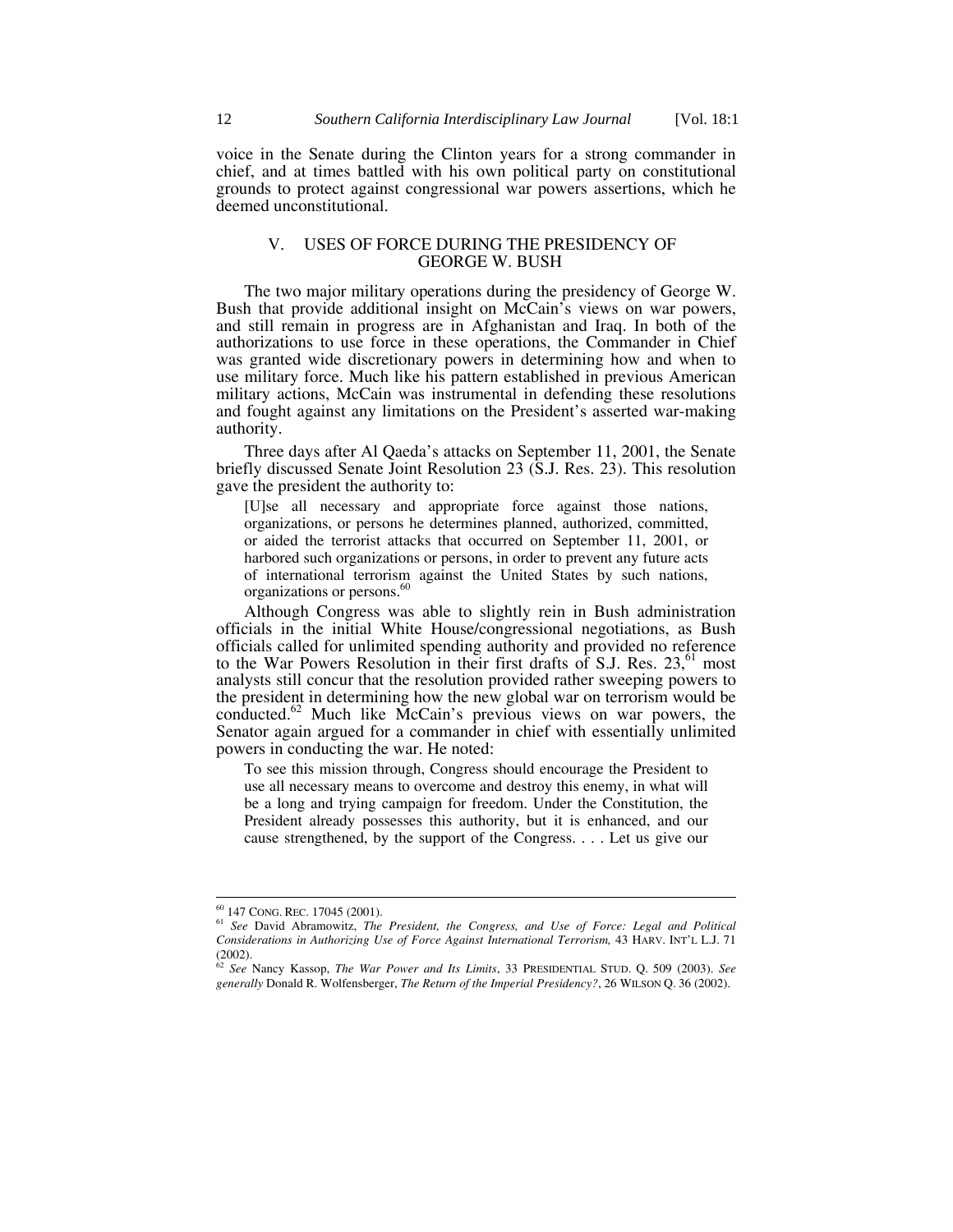Commander in Chief all necessary authority to put power behind our purpose $[.]^{63}$ 

Given that the resolution received unanimous support in the Senate, McCain was like all senators who were ready to support aggressive military action. What is different, however, is that McCain provided not only policy support for the forthcoming war, but also constitutional backing for a president with unlimited military powers. These views were different from Senator Joseph Biden (D-Del.), who argued that S.J. Res. 23 provided the appropriate limitations on the commander in chief.<sup>64</sup> Similarly, Senators Carl Levin (D-Mich.) and John Kerry (D-Mass.) also noted that the appropriate constitutional checks were in place against the president, and that Congress had carried out its war powers duties.<sup>65</sup> Although a case can be made that such views exaggerated the *de facto* "limits" placed on the commander in chief, it is still clear that these positions were much different from McCain's, who maintained that this vote was useful politically, but was unnecessary on constitutional grounds.

In 2002, the "Joint Resolution to Authorize Use of Military Force Against Iraq," (S.J. Res 45) received considerably more deliberation than S.J. Res 23, and again, McCain was one of the senators who helped assure its passage. During these debates, McCain expressed not only political support for a strike on Iraq, but also made extensive claims for presidential war powers by opposing any effort to limit or constrain the president.

In the debates over the possibility of military action against Iraq, Senator Robert Byrd (D-W.V.) proposed an amendment to place a time limit on the authorization for the use of force. The authorization would "terminate 12 months after the date of enactment of [the] joint resolution, except that the President may extend," under certain conditions, the authorization.66 In keeping with his long-held views on expansive presidential war powers authority, McCain opposed the resolution, noting that "to deprive the President 12 months from now of the authority we would grant him in this resolution would be an infringement on the authority of the Commander in Chief . . . . "<sup>6</sup>

In these same debates, Senator Byrd also attempted to require that the president could only use force under certain conditions. Byrd maintained that only if there was "a clear threat of imminent, sudden, and direct attack upon the United States, its possessions or territories, or the Armed Forces of the United States," the president would have the authority to use armed force.68 McCain opposed this amendment as well and instead made the case for preemptive military action: "preventive action to target rogue regimes is not only imaginable but necessary. . . . The Byrd amendment would negate

<sup>&</sup>lt;sup>63</sup> 147 CONG. REC. 17041 (2001) (statement of Sen. McCain).<br><sup>64</sup> *Id.* at 17046–47 (statement of Sen. Biden).<br><sup>65</sup> *Id.* at 17040, 17041 (statements of Sen. Levin & Sen. Kerry).<br><sup>66</sup> 148 CONG. REC. 20377 (2002).<br><sup>67</sup> *Id*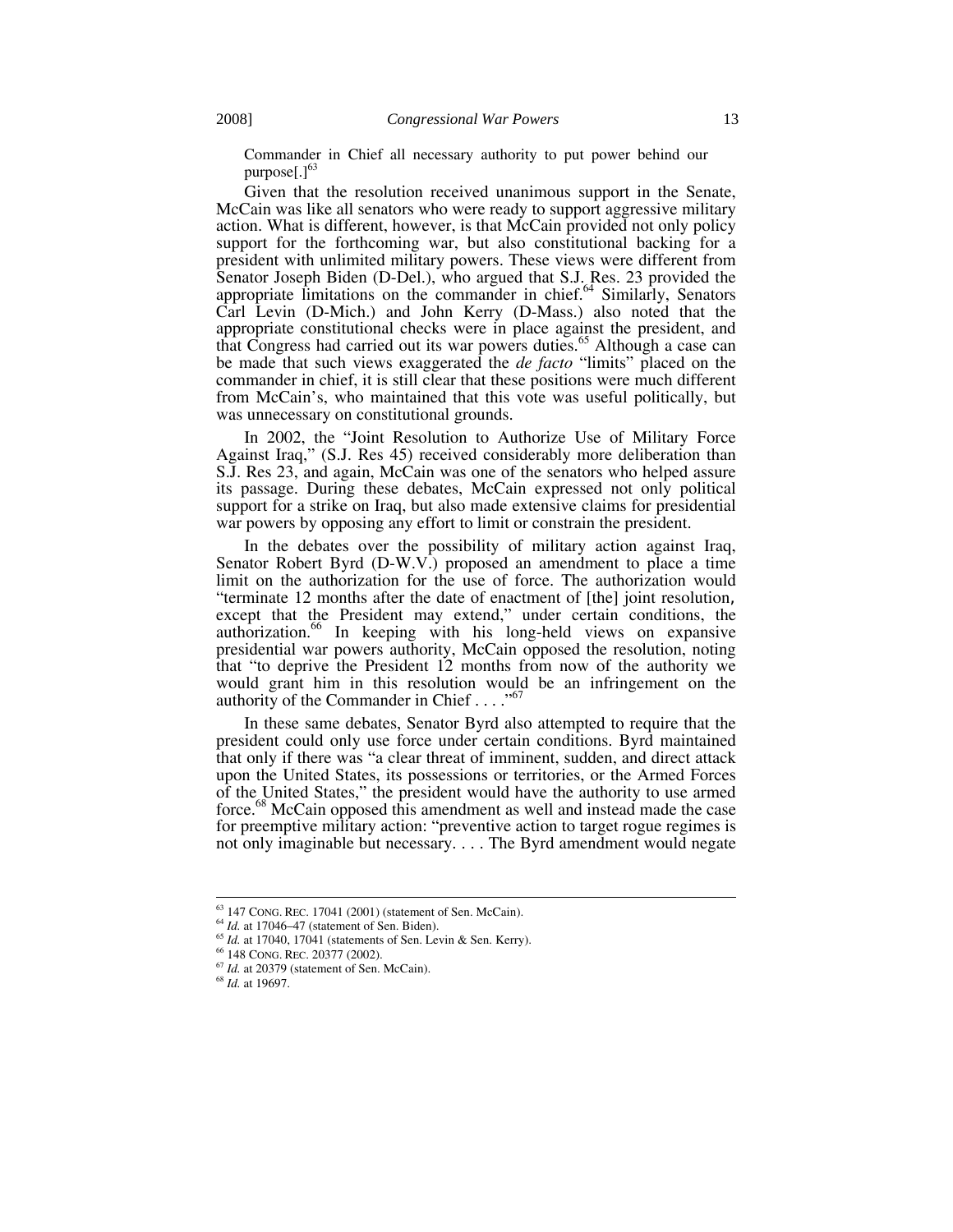any Congressional resolution authorizing the President to use all means to protect America from the threat posed by Iraq."<sup>69</sup>

In opposing Byrd's efforts, McCain further expounded:

[T]his amendment regarding the preservation of Congress's constitutional authority is unnecessary. A portion of the amendment that would limit the authority of the President to wage war is arguably unconstitutional. The Congress can declare war, but it cannot dictate to the President how to wage war. No law passed by Congress could alter the constitutional separation of powers.<sup>70</sup>

Additional insights on McCain's views were evident when Senator Levin (D-Mich.) proposed his amendment—that the president would only have the power to use force against Iraq under a United Nations Security Council ("UNSC") resolution that authorized all member nations the ability to use force to eliminate the threat of certain weapons.<sup>71</sup> Levin's purpose was to keep the president from acting unilaterally. The amendment also stated that if an UNSC resolution was not adopted, the president would need to convene Congress to again "consider promptly proposals relative to Iraq." $^{72}$ 

In response, McCain predictably argued against this effort, noting "our country must [not] delegate our national security decisionmaking to the United Nations. . . . This body [i.e. the Senate] should allow the executive branch the leeway to conduct diplomacy at the U.N.—not try to micromanage it from the Senate floor."

Thus, on Iraq, to a much greater extent than on Afghanistan, McCain pushed for the broadest possible powers of decision for the commander in chief. In doing so, McCain supported a resolution that permitted the president wide discretion in determining how and when military force would be used and removed Congress from its key constitutional duty in determining when force may be used abroad.<sup>7</sup>

#### VI. CONCLUSION

The evidence presented in this analysis provides us with a number of conclusions regarding Senator John McCain's views toward the Constitution, the commander in chief, and Congress's constitutional war powers. These findings present strong evidence that McCain envisions a commander in chief with unlimited authority to conduct military operations abroad without Congress's prior approval. Congress's constitutional power to "declare war" is one that Congress may exercise if it so desires, but has

<sup>&</sup>lt;sup>69</sup> *Id.* at 20393–94 (statement of Sen. McCain).<br><sup>70</sup> *Id.* at 20394 (statement of Sen. McCain).<br><sup>71</sup> *Id.* at 19722.<br><sup>73</sup> *Id.* at 20399–400 (statement of Sen. McCain).

<sup>&</sup>lt;sup>74</sup> See generally Louis Fisher, *Deciding on War Against Iraq: Institutional Failures*, 118 POL. SCI. Q. 389 (2003).